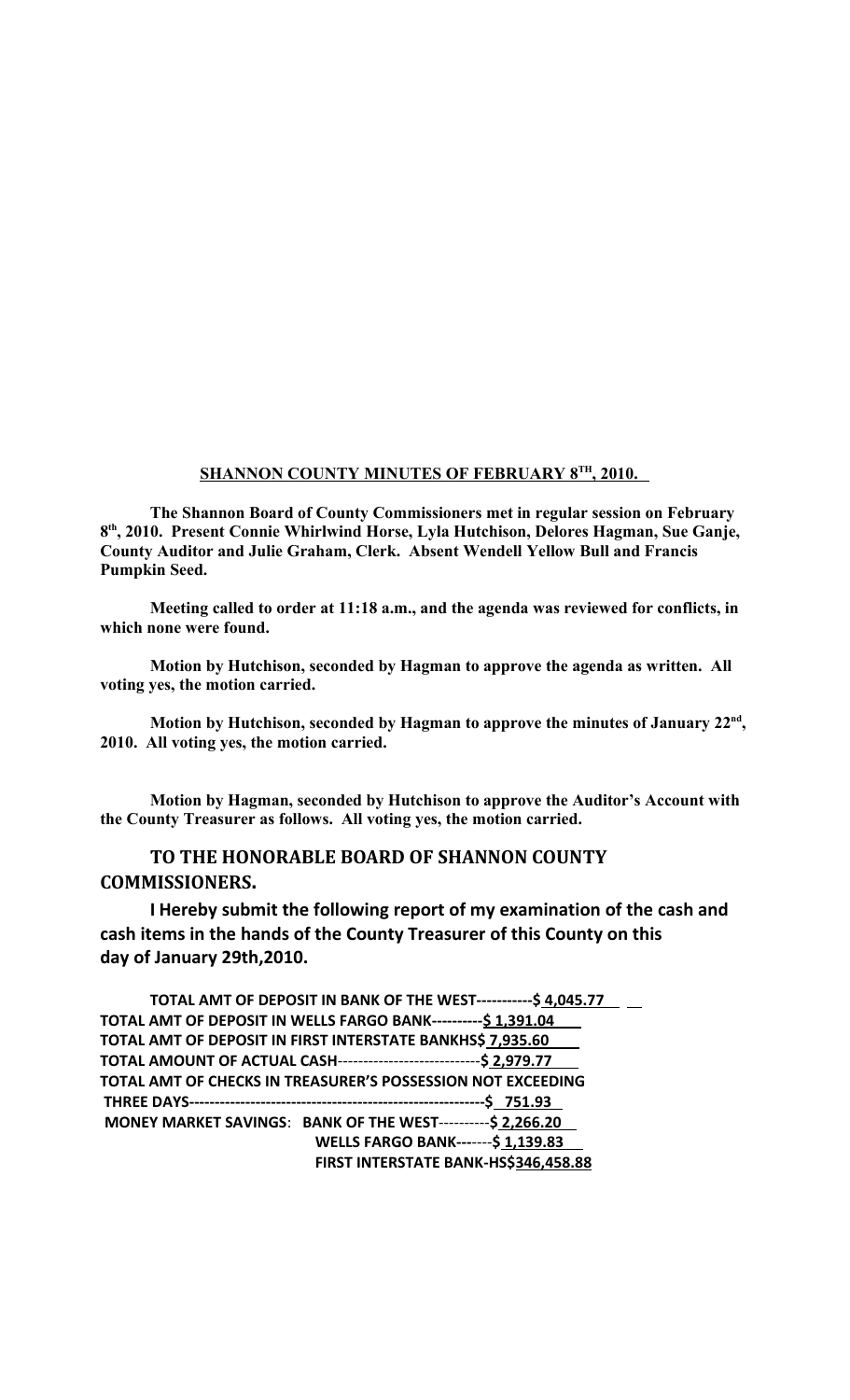**PAGE 2. CERTIFICATES OF DEPOSIT-FIRST INTERSTATE BANK—HS---\$250,000.00 Itemized list of all items, checks and drafts which have been in the Treasurer's possession over three days:**

| Sheriff Change fund:-------------------------------\$200.00 |                                |
|-------------------------------------------------------------|--------------------------------|
| Election Petty Cash:-------------------------------\$15.00  |                                |
| <b>RETURNED CHECKS:</b>                                     |                                |
| BLACK FEATHER, DAVID---\$75.00                              | PARTON, JOY---\$32.00-LIC      |
| BLETHEN, RENE----------\$48.25-LIC                          | POURIER, JOEL-\$349.00         |
| <b>BROKEN NOSE, LEROY----------------\$44.50-LIC</b>        | RED CLOUD, JOHN-\$45.90        |
| <b>BURGESS, JEANNE----------------------\$45.00</b>         | <b>ROSS, WILLIAM---\$53.00</b> |
| <b>EAGLE BULL, ANNETTE M-----------\$43.00-LIC</b>          |                                |
| GARNETT, AQUALYNE---------------\$64.00                     |                                |
| GOINGS, TANYA L----------------------\$71.00                |                                |
| JANIS, JENNIFER-------------------------\$90.50             |                                |
| LITTLE HAWK, JOLENE---------------\$32.40-LIC               |                                |
| LONE HILL, TRINA----------------------\$20.70-LIC           |                                |
| MCGAA, JUSTIN------------------------\$71.90-LIC            |                                |
| MESTETH, PERRY----------------------\$63.00                 |                                |
| MORRISON, NADINE-----------------\$15.00                    |                                |
| OLD HORSE, JOHN--------------------\$15.00                  |                                |

**TOTAL \$618,363.17** 

**DATED THIS 29TH DAY OF JANUARY, 2010 /S/SUE GANJE\_\_\_\_\_\_\_\_\_\_\_\_\_\_\_\_\_\_\_\_\_\_ SUE GANJE, COUNTY AUDITOR OF SHANNON COUNTY.**

**THE ABOVE BALANCE REFLECTS COUNTY MONIES, MONIES HELD IN TRUST, AND MONIES COLLECTED FOR AND TO BE REMITTED TO OTHER ENTITIES: SCHOOLS, TOWNS AND STATE.**

**Motion by Hagman, seconded by Hutchison to change meeting date from March 5th to March 4th, 2010 as the Auditor has a meeting to attend. All voting yes, the motion carried.**

**Motion by Hagman, seconded by Hutchison to approve travel of David Hauck, Weed Supervisor and a Weed Board Member, to attend the Annual Weed Workshop in Aberdeen, South Dakota, on February 16th through February 19th, 2010. The Weed Supervisor and a Weed Board member are required to attend to qualify the County for this year's grant. All voting yes, the motion carried.**

**Wendell Yellow Bull present at this time, time being 11:31 a.m.**

**The allotted amount of Recovery Zone Economy Bonds to Shannon County was discussed.**

**Motion by Hutchison, seconded by Hagman to table the Waiver of Volume Cap Allocation for Recovery Zone Facility Bonds and Economic Development Bonds until additional information is received on what these RZF Bonds can be used for and whether the County can designate their allotment to the Oglala Sioux Tribe. All voting yes, the motion carried.**

**Motion by Hutchison, seconded by Yellow Bull to approve the travel of Auditor and Election Clerk to travel to Pierre on March 2nd and 3rd, 2010. All voting yes, the motion carried.**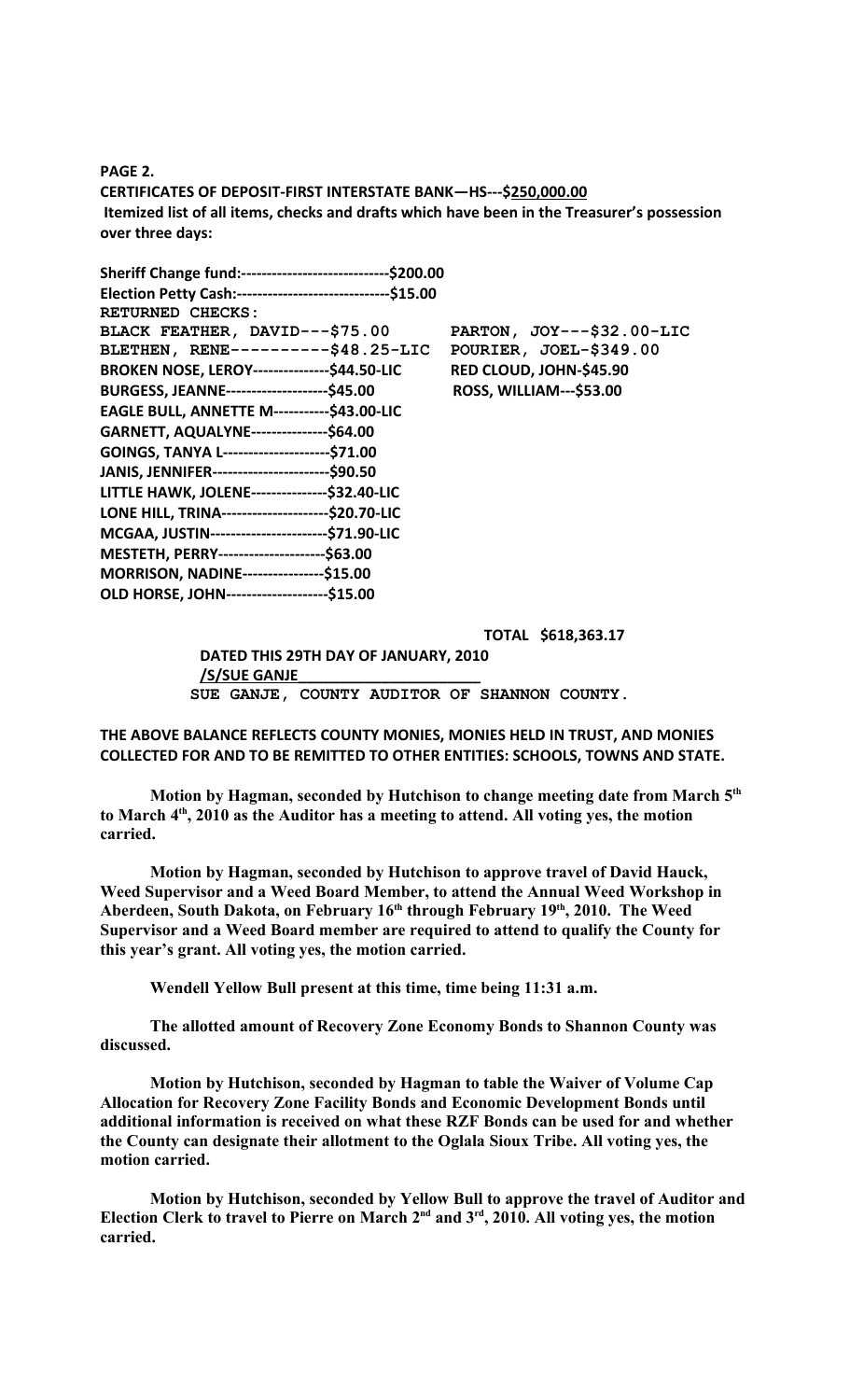## **PAGE 3.**

**Francis Pumpkin Seed present at this time, time being 11:48 a.m.**

**Frank Maynard, Emergency Management, met to discuss the hopeful FEMA Blizzard Disaster designation, and possible reimbursement of expenses. Shannon County has submitted an invoice for reimbursement of costs for the damage done to the 1997 140H Motor Grader in the amount of \$27,600.00, along with all other blizzard costs incurred by the County.** 

**Lynn Bettelyoun, Highway Supervisor, also updated the Board on other highway business, including reporting to the Board of the purchase from South Dakota Federal Property of a 2005 Dodge Pickup, as previously authorized. Bettelyoun requested the Board surplus to sell the 2001 F250 Ford Super Duty Crew Pickup and ask for sealed bids. The 2001 F250 Ford has 224,153 miles.**

**Motion by Yellow Bull, seconded by Hagman to surplus and to sell and ask for sealed bids for a 2001 F250 Ford Pickup, with sealed bids to be opened at 11:50 a.m. on Thursday, March 4th, 2010. All voting yes, the motion carried.**

**The Hearing for the continuation for Private Road Work was held. No one appeared, but the Board discussed what the law allowed for cost, what roads the County could do maintenance on and number of hours allowed.**

**Motion by Yellow Bull, seconded by Hutchison to approve the continuation of Private Road Work, and increase the number of hours allowed from a maximum of 6 hours to a maximum of 8 hours. This Private Road work is authorized by SDCL 31-11-41 & 31- 11-45. No further discussion and all voting yes, the motion carried.**

**Discussion was held on the changing of the Home Rule to allow for the Election of a Sheriff and a letter from the States Attorney was reviewed. Deputy States Attorney, Patrick Ginsbach, States Attorney Jim Sword and Sheriff Jim Daggett were present for discussion.**

**Yellow Bull set precedence by changing with a Resolution.**

**Patrick Ginsbach, Deputy States Attorney, recommended asking for an Attorney General's opinion.**

**The States Attorney, Jim Sword, advised that a change of the Home Rule to elect rather than appoint a Sheriff provides that 10% of those voting in the last preceding gubernatorial election in the affected jurisdiction may, by petition, inititiate the question of whether to adopt or amend a charter and must be approved by a majority of those casting votes.**

**Motion by Yellow Bull to approve a Resolution to change the Home Rule to elect rather than appoint a County Sheriff. Pumpkin Seed amended the motion to add that if an Attorney General's Opinion advises that an Election for a Home Rule is needed rather than a Resolution, then that process be started. Discussion continued and a vote was not taken.**

**Motion by Yellow Bull, seconded by Pumpkin Seed to follow the Shannon County States Attorney recommendation on changing the Home Rule to allow for the election rather than appointment of the County Sheriff. A petition must be signed by 10% of the number of voters at the last Governor's race (2457 voting, 10% = 246 signatures). The States Attorney will work on the wording for the Petition. If petitions are filed by August 12th, 2010, the issue will be on the 2010 General Election ballot, and would take effect in the 2012 election cycle. All voting yes, the motion carried.**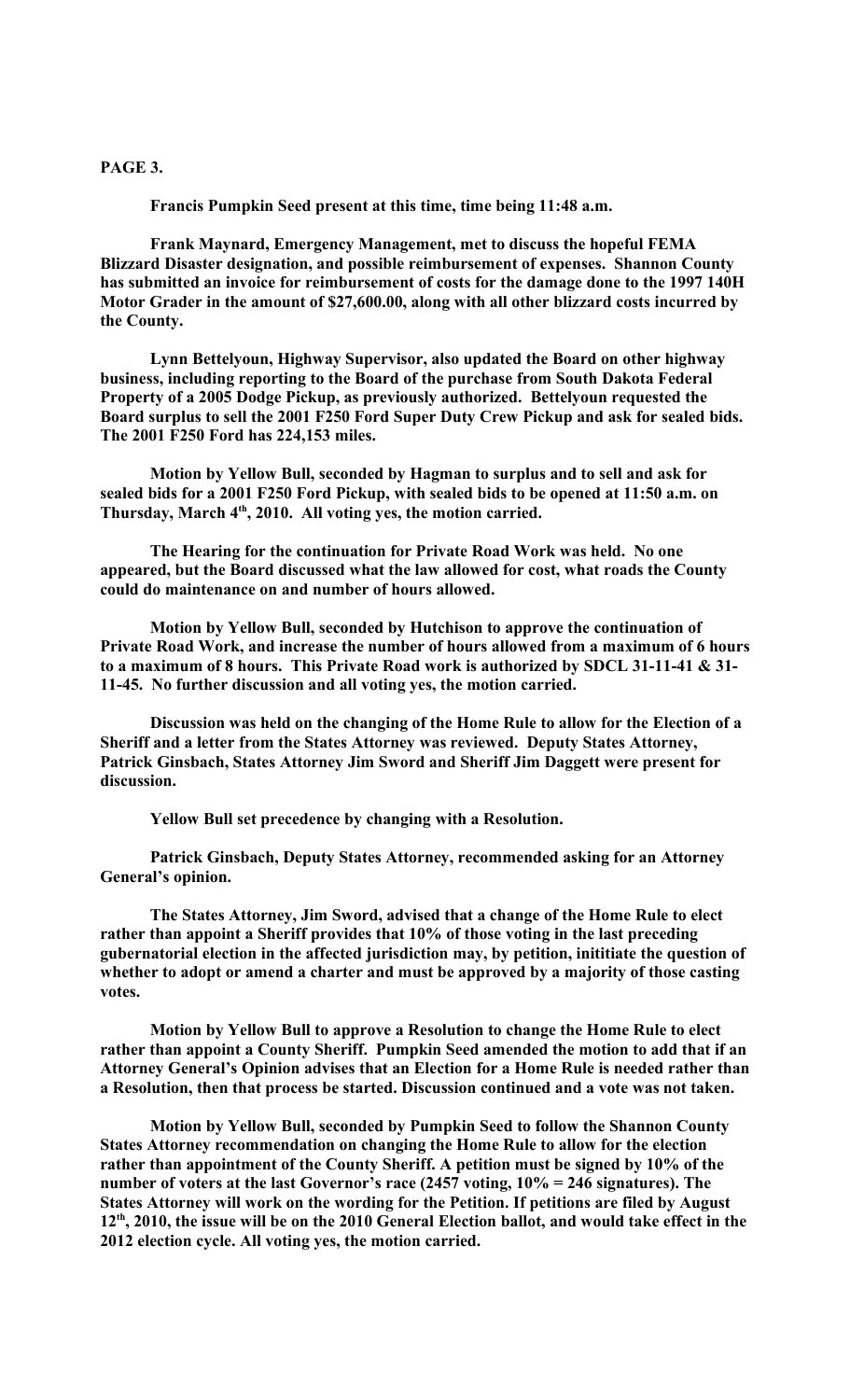**PAGE 4.**

**Motion by Hutchison, seconded by Pumpkin to go into executive session for personnel, time being 1:27p.m. All voting yes, the motion carried.**

**Came out at 3:47 p.m.**

**Motion by Yellow Bull, seconded by Hutchison to set an Executive session for personnel at the next meeting. All voting yes, the motion carried.** 

**Discussion was held on the consideration to hire a part time Highway Supervisor Assistant, short term or long term.**

**Motion by Yellow Bull, seconded by Pumpkin Seed to Request Proposals for a limited hour Highway Supervisor Assistant, with closing date of March 1, 2010. All voting yes, the motion carried.**

**Motion by Pumpkin Seed, seconded by Yellow Bull to pay Ace Industrial the estimated \$2,500 billing. All voting yes, the motion carried.**

**Motion by Pumpkin Seed, seconded by Yellow Bull to table work on employee policies. All voting yes, the motion carried.**

**Motion by Hutchison, seconded by Yellow Bull to approve the following bills. All voting yes, the motion carried.**

| <b>Commissioners Salaries (5-Comm)</b> | <b>Jan Salaries</b>       | \$775.00 |
|----------------------------------------|---------------------------|----------|
| <b>Auditor's Office Salaries</b>       | <b>Jan Salaries</b>       | 3,355.27 |
| <b>Treasurer's Office Salaries</b>     | <b>Jan Salaries</b>       | 2,961.95 |
| <b>States Attorney Salary</b>          | <b>Jan Salary</b>         | 901.25   |
| Dir. Of Equal. Office Salaries         | <b>Jan Salaries</b>       | 1,575.68 |
| <b>Reg. of Deeds Office Salaries</b>   | <b>Jan Salaries</b>       | 1,738.69 |
| <b>Vets Service</b>                    | <b>Jan Salaries</b>       | 986.56   |
| <b>Sheriff Salary</b>                  | <b>Jan Salary</b>         | 3,094.29 |
| <b>Coroner Fees</b>                    | <b>Fees</b>               | 240.00   |
| <b>American Family Assurance</b>       | <b>February Insurance</b> | 24.60    |
| <b>Blue Cross/Blue Shield</b>          | <b>February Prem.</b>     | 307.75   |
| <b>South Dakota Retirement System</b>  | <b>Jan Retirement</b>     | 1,823.74 |
| <b>US Postal Service</b>               | Postage                   | 308.36   |
| <b>Wells Fargo Bank</b>                | Jan/W/H/SS/MDCR           | 2,646.79 |
| <b>Alltel</b>                          | <b>Telephone</b>          | 120.67   |
| <b>Behavior Management Syst</b>        | 2010 Allotment            | 5,000.00 |
| <b>Carol Butzman Consulting</b>        | MI                        | 929.17   |
| <b>Crop Production Services</b>        | <b>Supply</b>             | 3,960.75 |
| Culligan                               | <b>Misc</b>               | 10.00    |
| Dietrich, Donna                        | MI                        | 136.14   |
| <b>Farrell, Farrell</b>                | <b>January Contract</b>   | 833.33   |
| <b>Forney's Standard Service</b>       | Gas                       | 36.07    |
| <b>Golden West Telephone Co</b>        | Aud                       | 211.37   |
| <b>Hagman, Deloris</b>                 | <b>Travel</b>             | 35.52    |
| Kooistra, Nelva                        | MI                        | 15.00    |
| <b>Lakota Country Times</b>            | <b>Publishing</b>         | 573.52   |
| <b>McLeod's Office Supply</b>          | <b>Supply</b>             | 601.04   |
| <b>Oglala Sioux Tribe</b>              | Rent                      | 100.00   |
| <b>Pennington County Auditor</b>       | <b>Misc</b>               | 123.00   |
| <b>Pennington Co States Atty</b>       | MI                        | 800.00   |
| <b>Pumpkin Seed, Francis</b>           | <b>Travel</b>             | 33.30    |
| <b>Rapid City Journal</b>              | <b>Publishing</b>         | .84      |
| <b>Rehfuss, Cathy</b>                  | MI                        | 15.00    |
| <b>Rapid Lube</b>                      | <b>Car Maint</b>          | 32.95    |
|                                        |                           |          |